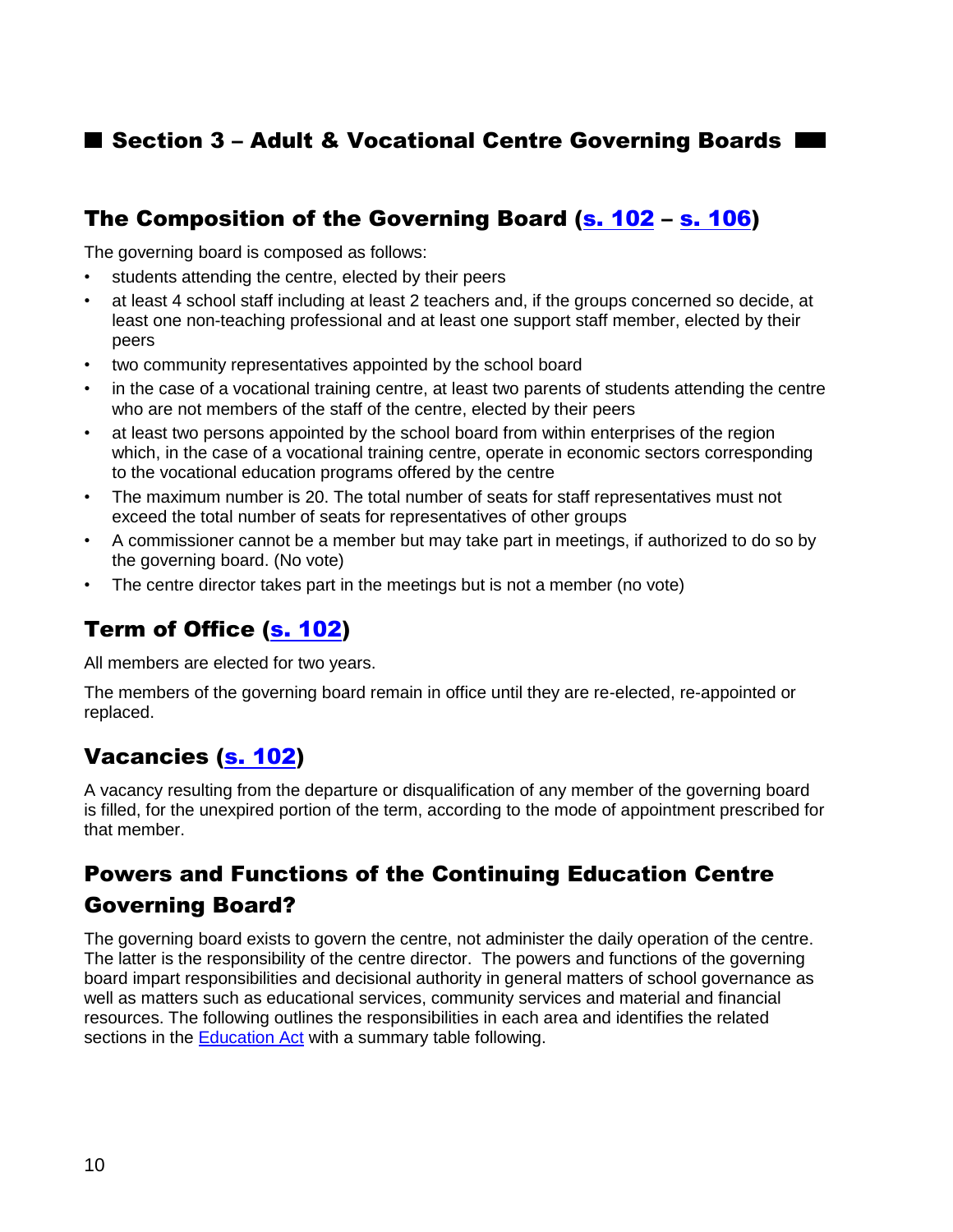### **General Powers and Functions**

The governing board:

- analyzes the situation prevailing at the centre, including the characteristics and expectations of the community served by the centre. Based on the analysis and the strategic plan of the school board, the governing board shall determine, oversee the implementation of and periodically evaluate the centre's specific policies and objectives for improving student success. The governing board may also determine actions to promote those policies and integrate them into the life of the centre. [\(s. 109\)](http://www2.publicationsduquebec.gouv.qc.ca/dynamicSearch/telecharge.php?type=2&file=/I_13_3/I13_3_A.html#s109)
- approves the centre's success plan, Management and Educational Success Agreement and any updates [\(s. 109.1,](http://www2.publicationsduquebec.gouv.qc.ca/dynamicSearch/telecharge.php?type=2&file=/I_13_3/I13_3_A.html#s109.1) [s. 209.2\)](http://www2.publicationsduquebec.gouv.qc.ca/dynamicSearch/telecharge.php?type=2&file=/I_13_3/I13_3_A.html#s209.2)
- reports on the evaluation of the implementation of the success plan [\(s. 110.3.1\)](http://www2.publicationsduquebec.gouv.qc.ca/dynamicSearch/telecharge.php?type=2&file=/I_13_3/I13_3_A.html#s110.3.1)
- advises the board on certain matters [\(s. 110\)](http://www2.publicationsduquebec.gouv.qc.ca/dynamicSearch/telecharge.php?type=2&file=/I_13_3/I13_3_A.html#s110)
- informs the community served by the centre of the services provided by the centre and reports on the level of quality of these services [\(s. 110.3.1\)](http://www2.publicationsduquebec.gouv.qc.ca/dynamicSearch/telecharge.php?type=2&file=/I_13_3/I13_3_A.html#s110.3.1)
- makes public the policies, objectives, success plan and Management and Educational Success Agreement of the centre and reports on the evaluation of the implementation of the success plan and Management and Educational Success Agreement plan. [\(s. 110.3.1\)](http://www2.publicationsduquebec.gouv.qc.ca/dynamicSearch/telecharge.php?type=2&file=/I_13_3/I13_3_A.html#s110.3.1)
- may pool goods and services or activities with other schools or centres [\(s. 110.4,](http://www2.publicationsduquebec.gouv.qc.ca/dynamicSearch/telecharge.php?type=2&file=/I_13_3/I13_3_A.html#s110.4) [s. 80\)](http://www2.publicationsduquebec.gouv.qc.ca/dynamicSearch/telecharge.php?type=2&file=/I_13_3/I13_3_A.html#s80)
- prepares and adopts an annual activity report and transmits a copy to the school board [\(s.](http://www2.publicationsduquebec.gouv.qc.ca/dynamicSearch/telecharge.php?type=2&file=/I_13_3/I13_3_A.html#s110.4)  [110.4,](http://www2.publicationsduquebec.gouv.qc.ca/dynamicSearch/telecharge.php?type=2&file=/I_13_3/I13_3_A.html#s110.4) [s. 82\)](http://www2.publicationsduquebec.gouv.qc.ca/dynamicSearch/telecharge.php?type=2&file=/I_13_3/I13_3_A.html#s82)
- to that end, the governing board shall encourage the communication of information, dialogue and concerted action between students, parents, the principal, teachers and other staff members and community representatives. [\(s. 109\)](http://www2.publicationsduquebec.gouv.qc.ca/dynamicSearch/telecharge.php?type=2&file=/I_13_3/I13_3_A.html#s109)

### **Educational Services**

The governing board:

• approves the proposals of the centre director on the approach for implementing the basic school regulation, the implementation of the programs of studies, the implementation of programs relating to student services and popular education, and the operating rules of the centre [\(s. 110.2\)](http://www2.publicationsduquebec.gouv.qc.ca/dynamicSearch/telecharge.php?type=2&file=/I_13_3/I13_3_A.html#s110.2).

### **Community Services**

The governing board:

- may organize social, cultural or sports activities [\(s. 110.3\)](http://www2.publicationsduquebec.gouv.qc.ca/dynamicSearch/telecharge.php?type=2&file=/I_13_3/I13_3_A.html#s110.3)
- may, in the name of the school board, contract with persons or organizations for goods and services to deliver the services mentioned in the point above [\(s. 110.3\)](http://www2.publicationsduquebec.gouv.qc.ca/dynamicSearch/telecharge.php?type=2&file=/I_13_3/I13_3_A.html#s110.3)
- may require a financial contribution from users of these goods and services [\(s. 110.3\)](http://www2.publicationsduquebec.gouv.qc.ca/dynamicSearch/telecharge.php?type=2&file=/I_13_3/I13_3_A.html#s110.3).

## **Physical and Financial Resources**

The governing board:

- approves the use of the premises and the organization of cultural, social, sports, scientific or community services [\(s. 110.4,](http://www2.publicationsduquebec.gouv.qc.ca/dynamicSearch/telecharge.php?type=2&file=/I_13_3/I13_3_A.html#s110.4) [s. 93\)](http://www2.publicationsduquebec.gouv.qc.ca/dynamicSearch/telecharge.php?type=2&file=/I_13_3/I13_3_A.html#s93)
- may, in the name of the school board, solicit and receive voluntary contributions from persons or organizations [\(s.110.4,](http://www2.publicationsduquebec.gouv.qc.ca/dynamicSearch/telecharge.php?type=2&file=/I_13_3/I13_3_A.html#s110.4) [s. 94\)](http://www2.publicationsduquebec.gouv.qc.ca/dynamicSearch/telecharge.php?type=2&file=/I_13_3/I13_3_A.html#s94)
- adopts the school's annual operating budget and submits it to the school board for approval [\(s.110.4,](http://www2.publicationsduquebec.gouv.qc.ca/dynamicSearch/telecharge.php?type=2&file=/I_13_3/I13_3_A.html#s110.4) [s. 95\)](http://www2.publicationsduquebec.gouv.qc.ca/dynamicSearch/telecharge.php?type=2&file=/I_13_3/I13_3_A.html#s95)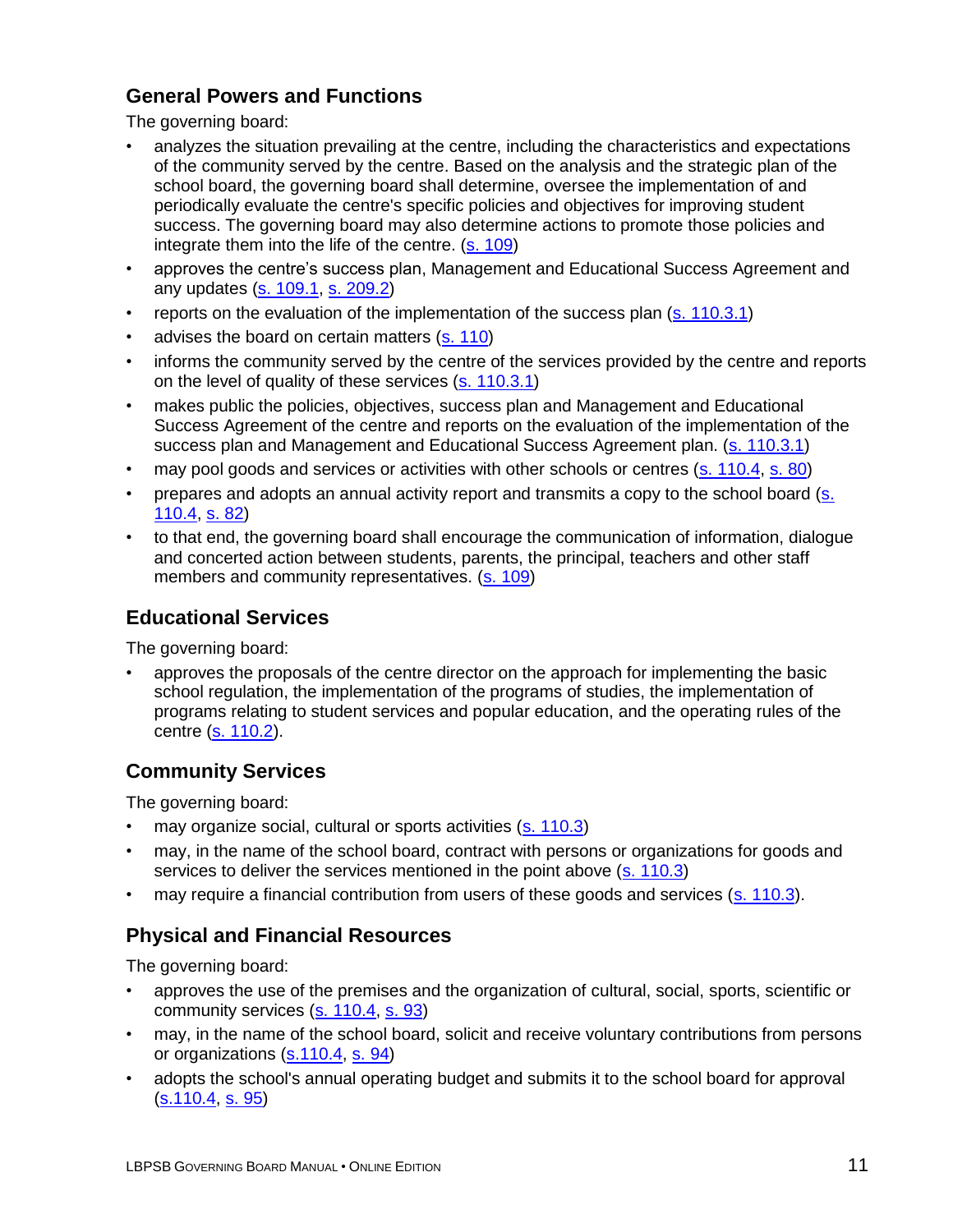• establishes the principles for determining the costs of documents for student use, and the lists of objects required by students [\(s. 110.3.2,](http://www2.publicationsduquebec.gouv.qc.ca/dynamicSearch/telecharge.php?type=2&file=/I_13_3/I13_3_A.html#s110.3.2) [s. 77.1\)](http://www2.publicationsduquebec.gouv.qc.ca/dynamicSearch/telecharge.php?type=2&file=/I_13_3/I13_3_A.html#s77.1)

approves, as presented by the principal, the school/consumable fee as per [Policy 2.12](http://www.lbpsb.qc.ca/eng/pdf/policies/School%20Fees.pdf) – **[School Fees](http://www.lbpsb.qc.ca/eng/pdf/policies/School%20Fees.pdf) Policy** 

is consulted by the centre director regarding the school's needs for goods, services and repair/improvement of the premises [\(s. 96.22\)](http://www2.publicationsduquebec.gouv.qc.ca/dynamicSearch/telecharge.php?type=2&file=/I_13_3/I13_3_A.html#s96.22).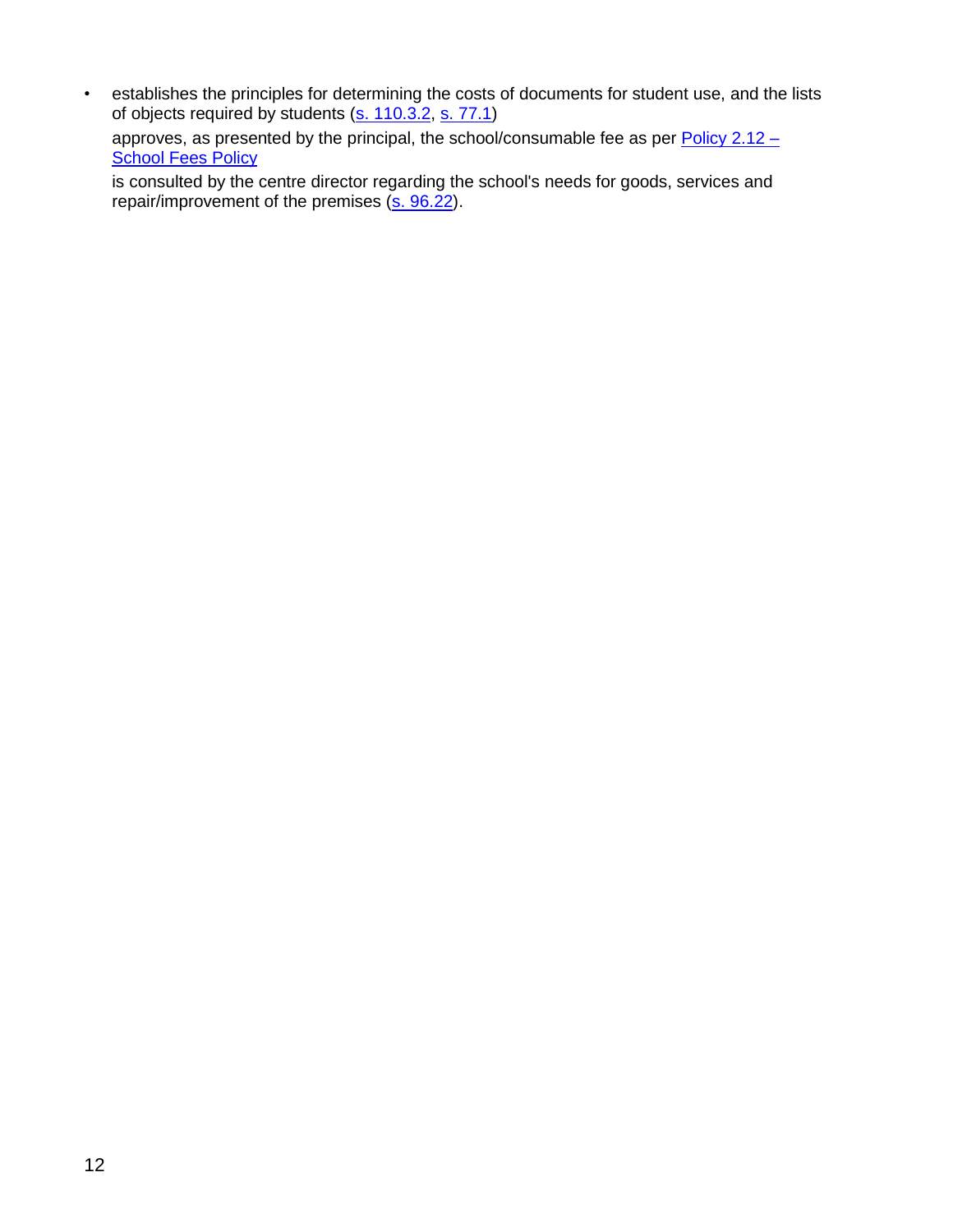|                                               | <b>Table 2: Centre Governing Board Functions and Powers</b>                                                                                                                                                                                                      |                                                                                                                   |                                                                                                                |                                                                                              |                                                                                                         |
|-----------------------------------------------|------------------------------------------------------------------------------------------------------------------------------------------------------------------------------------------------------------------------------------------------------------------|-------------------------------------------------------------------------------------------------------------------|----------------------------------------------------------------------------------------------------------------|----------------------------------------------------------------------------------------------|---------------------------------------------------------------------------------------------------------|
|                                               |                                                                                                                                                                                                                                                                  | <b>Governing Board</b>                                                                                            | <b>Centre Director</b>                                                                                         | <b>Staff</b>                                                                                 | <b>School Board</b>                                                                                     |
|                                               | <b>General Terms</b>                                                                                                                                                                                                                                             |                                                                                                                   |                                                                                                                |                                                                                              |                                                                                                         |
| LBPSB GOVERNING BOARD MANUAL • ONLINE EDITION | Success plan                                                                                                                                                                                                                                                     | Approves (s. 109.1) Reports on the<br>evaluation of the implementation,<br>Informs the community (s.110.3.1)      | Coordinates the development,<br>implementation and periodical evaluation<br>(s. 109.1)                         | Participate (s. 109.1)                                                                       | Facilitates its accomplishment (s. 218)                                                                 |
|                                               | Governing board annual report                                                                                                                                                                                                                                    | Prepares, adopts and transmits a copy<br>to the school board (s. 110.4, s. 82)                                    |                                                                                                                |                                                                                              | Prepares a report on the educational and<br>cultural activities of its schools (s. 220)                 |
|                                               | Services provided by the school                                                                                                                                                                                                                                  | Informs the community and reports on<br>their level of quality (s. 110.3.1)                                       |                                                                                                                |                                                                                              |                                                                                                         |
|                                               | Amendment or revocation of the deed of establishment                                                                                                                                                                                                             | Is consulted (s. 110.1)                                                                                           |                                                                                                                |                                                                                              | Consults & decides (s. 101, s. 217)                                                                     |
|                                               | Selection criteria for the appointment of the centre<br>director                                                                                                                                                                                                 | Is consulted $(s. 110.1)$                                                                                         |                                                                                                                |                                                                                              | Consults & decides (s.110.1, s 110.5)                                                                   |
|                                               | Matters pertaining to the proper operation of the centre<br>or to the improved organization of the service provided<br>by the school board                                                                                                                       | Advises the school board (s. 110)                                                                                 |                                                                                                                |                                                                                              |                                                                                                         |
|                                               | Principles for determining the cost of the documents                                                                                                                                                                                                             | Establishes (s.110.3.2, s. 77.1)                                                                                  | Ensures that they are prepared (s. 110.10)<br>Proposes (s. 110.3.2, 77.1)                                      |                                                                                              |                                                                                                         |
|                                               | Management and Educational Success Agreement                                                                                                                                                                                                                     | Approves (s. 209.2)                                                                                               | Agrees upon (s. 209.2)                                                                                         |                                                                                              | Is consulted $(s, 209.2)$ Agrees upon $(s, 209.2)$                                                      |
|                                               | List of objects required by students                                                                                                                                                                                                                             | Approves (s. 110.3.2, s. 77.1)                                                                                    | Ensures that they are prepared (s. 110.10)                                                                     |                                                                                              |                                                                                                         |
|                                               | <b>Educational Services</b>                                                                                                                                                                                                                                      |                                                                                                                   |                                                                                                                |                                                                                              |                                                                                                         |
|                                               | Approach proposed for the implementation of the basic<br>school regulation, the implementation of the programs<br>of studies; the implementation of the programs relating<br>to student services and popular education, and the<br>operating rules of the centre | Approves (s. 110.2)                                                                                               | Ensures that proposals are prepared (s.<br>96.13) Proposes (s. 84)                                             | Teachers: Participate<br>(Programs of studies)<br>Staff: Participate<br>(others) (s. 110.2,) | Ensures that the basic school regulation<br>is implemented (s. 222)                                     |
|                                               | <b>Material and Financial Resources</b>                                                                                                                                                                                                                          |                                                                                                                   |                                                                                                                |                                                                                              |                                                                                                         |
|                                               | Use of the premises                                                                                                                                                                                                                                              | Approves (s. 110.4, s. 93)                                                                                        | Proposes (s. 110.4, s. 93)                                                                                     |                                                                                              |                                                                                                         |
|                                               | Gifts and contributions                                                                                                                                                                                                                                          | May solicit and receive a gift or<br>contribution and supervises the<br>management of this fund (s. 110.4, s. 94) |                                                                                                                |                                                                                              | Creates a designated fund, keeps<br>separate books and accounts (s.110.4, s.                            |
|                                               | School's annual budget                                                                                                                                                                                                                                           | Adopts (s. 110.4, s. 95)                                                                                          | Prepares (s. 110.13, s. 96.24)                                                                                 |                                                                                              | Allocates resources among the schools<br>(s. 275) Approves the school's budget (s. 276, s.110.4, s. 95) |
| ದ                                             | Requirements of the school as regards goods and<br>services, and premises                                                                                                                                                                                        | Is consulted (s. 110.13, s. 96.22)                                                                                | Consults with the governing board and<br>informs the school board of the<br>requirements (s. 110.13, s. 96.22) |                                                                                              |                                                                                                         |